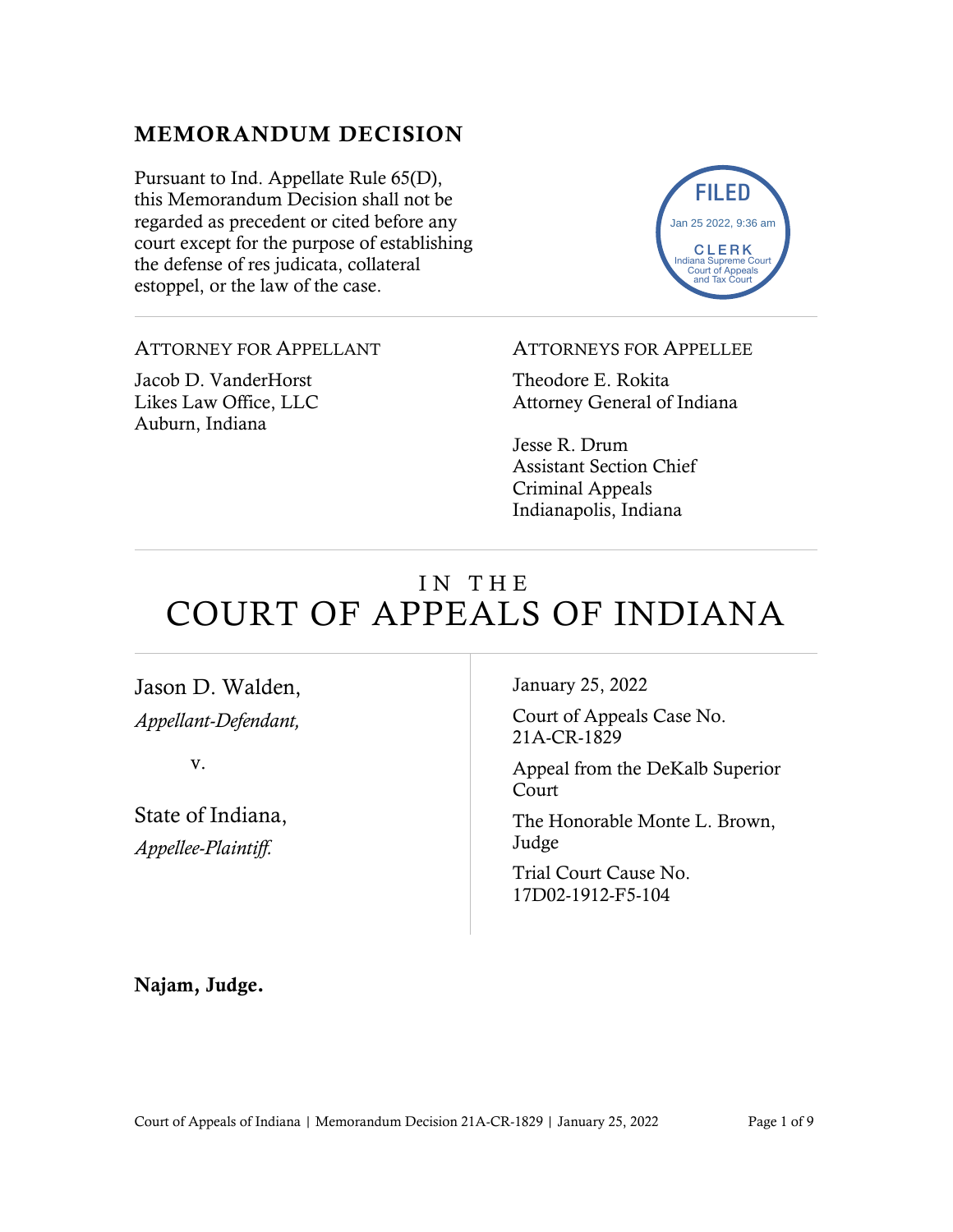## Statement of the Case

- [1] Jason D. Walden appeals the trial court's revocation of his probation. Walden raises one issue for our review, namely, whether the court abused its discretion when it revoked his probation and ordered Walden to serve the entirety of his previously suspended sentence.
- [2] We affirm.

#### Facts and Procedural History

[3] On December 11, 2019, Walden was charged with possession of methamphetamine, as a Level 5 felony; unlawful possession of a syringe, as a Level 6 felony; maintaining a common nuisance, as a Level 6 felony; and possession of paraphernalia, as a Class C misdemeanor. On March 9, 2020, Walden entered into a plea agreement, under which Walden pleaded guilty to possession of methamphetamine, and the State dismissed the remaining counts. The terms of the agreement provided that Walden was to be released on his own recognizance, immediately enter a halfway house program, report to community corrections every other week, attend at least one NA or AA meeting each week, and complete a drug and alcohol program through the county probation department. Sentencing was deferred, pending "[Walden's] compliance" with those terms of the plea agreement. Tr. Vol. 2 at 13; *see also* Appellant's App. Vol. 2 at 44. The agreement further provided that the executed portion of Walden's sentence would be capped at three years.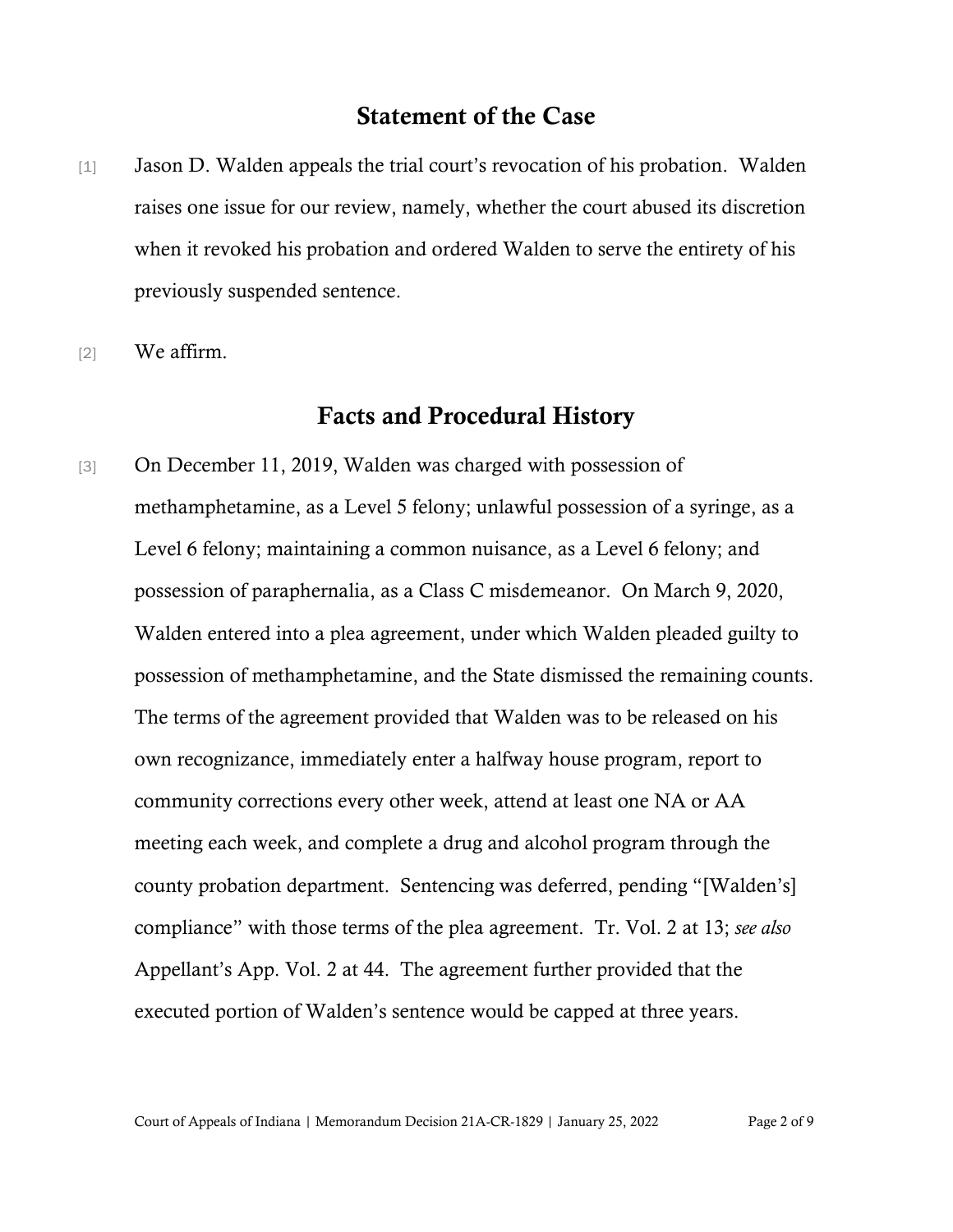[4] The court accepted Walden's guilty plea,  $\frac{1}{1}$  $\frac{1}{1}$  $\frac{1}{1}$  informed Walden of the consequences of violating the terms of his plea agreement, and lectured Walden as follows:

> Jason, this is a pretty significant opportunity for you. It's also . . . an opportunity for you to fail miserably. If you fail and that failure consists of another charge, you've got big problems on your hands. It almost certainly would involve consecutive sentencing. Probably a harsher sentence, okay? So there's all kinds of bad things can come of that. And, and I tell you that hopefully as motivation for you . . . to do what you need to do to get control of your life . . . and I don't know to what extent you've lost it, but if you're charged with methamphetamine . . . in my experience, dealing with methamphetamine, it steals your life. It ruins your relationships[;] all kinds of ugly things that go along with that. You've been given an opportunity to deal with it. Take full advantage of it.

Tr. Vol. 2 at 23-24.

[5] On December 21, the court held a sentencing hearing, during which the parties presented evidence that Walden had completed the terms of his plea agreement. At the conclusion of the hearing, both the chief deputy prosecutor and defense counsel recommended that Walden receive a suspended sentence. The court then sentenced Walden to a term of five years, with eighty-nine days executed as time served and the remainder of the sentence—four years and 276 days—

<span id="page-2-0"></span> $1$  In its written order issued on March 9, 2020, the trial court stated that the plea agreement was "under advisement by the Court." Appellant's App. Vol. 2 at 49.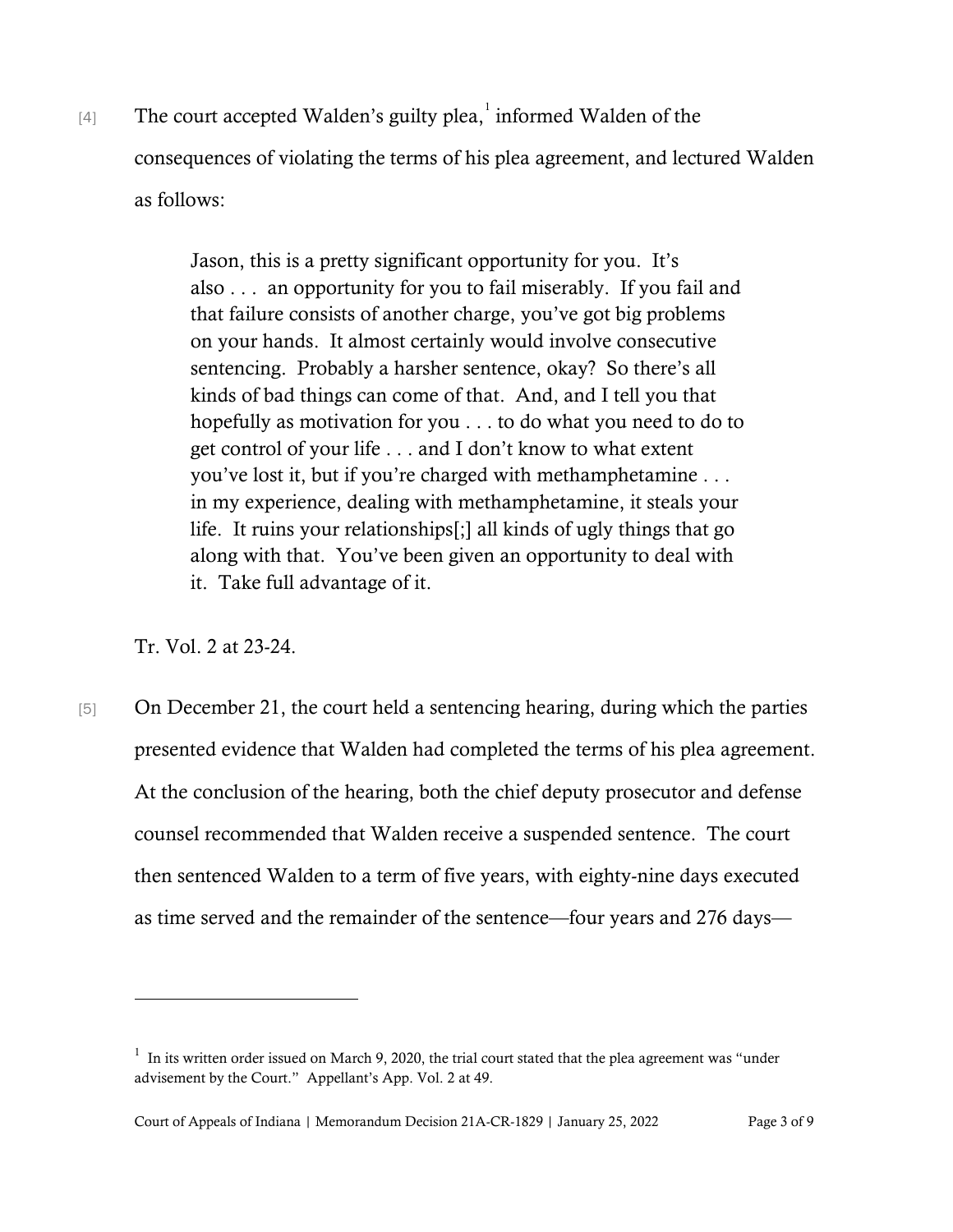suspended. The court placed Walden on supervised probation for the duration of the suspended sentence. As conditions of his probation, he was required to "keep all appointments" with his probation officer and contact his probation officer immediately if he was unable to attend an appointment, "remain free from any further criminal arrests or convictions[,]" and not use any controlled substances without a prescription. Appellant's App. Vol. 2 at 60.

[6] On February 19, 2021, Walden's probation officer filed a petition to revoke his probation. In that petition, the State alleged that Walden had missed an appointment with his probation officer, had been charged with committing Level 6 felony resisting law enforcement and Class C misdemeanor reckless driving, and had tested positive for methamphetamine. The petition read in relevant part as follows:

> [Walden] no call[ed] and no showed his probation appointment with DeKalb County Probation on January 20, 2021. [Walden] was transferred to Allen County Probation supervision on January 29, 2021. [Walden] contacted probation on February 4, 2021[,] stating that he recently bonded out of jail for a new offense. He stated that he was driving without a license and an officer got behind his vehicle so he chose to take off in a "high speed chase." He reported that he was traveling at speeds over 100 mph. He stated that he then took off on foot to attempt to evade law enforcement. [Walden] stated he was not thinking about anyone else or the danger he posed to other people. [Walden] was informed by Allen County Probation that they were requesting a drug screen be completed. [Walden] contacted DeKalb Probation to state that he recently used methamphetamine because he "just figured I was going back to prison."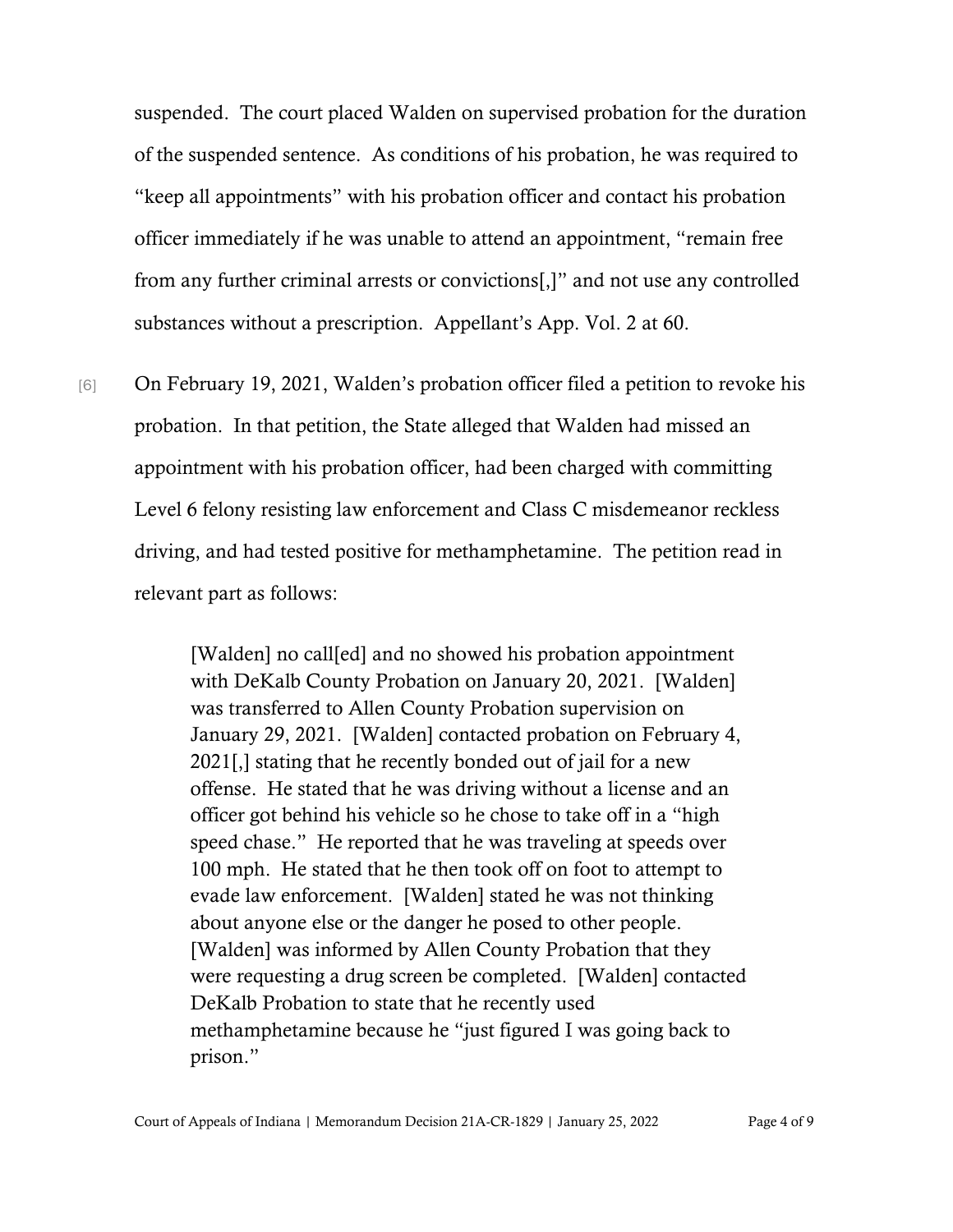*Id.* at 70. The State filed supplemental petitions to revoke Walden's probation, alleging that Walden had missed probation appointments without notifying his probation officer on February 26, and on March 2, 5, 8, and 18, 2021.

[7] On July 12, the court held a hearing on the State's petitions to revoke Walden's probation, and Walden admitted to the probation violations. At the conclusion of the hearing, and before pronouncing a sentence, the court addressed Walden as follows:

> Jason, you're a shipwreck. You're a shipwreck. You haven't done anything right. Nothing. . . . I can't give you another chance, Jason. You've had more chances than most[;] . . . it's all gone south. [I] just . . . don't find your testimony credible with regard to give me another chance, I'll get it right I promise you, whatever words you used. . . . I don't buy it. . . . [Y]ou haven't done anything that I've told you to do, for the most part.

Tr. Vol. 2 at 96. The court then found that Walden had violated his probation. The court revoked Walden's probation and ordered him to serve the entirety of his suspended sentence in the Department of Correction ("DOC") or the DeKalb County Jail. This appeal ensued.

#### Discussion and Decision

Court of Appeals of Indiana | Memorandum Decision 21A-CR-1829 | January 25, 2022 Page 5 of 9 [8] Walden contends that the trial court abused its discretion when it revoked his probation and ordered him to serve his entire suspended sentence. "Probation is a matter of grace left to trial court discretion, not a right to which a criminal defendant is entitled." *Prewitt v. State*, 878 N.E.2d 184, 188 (Ind. 2007). The trial court determines the conditions of probation and may revoke probation if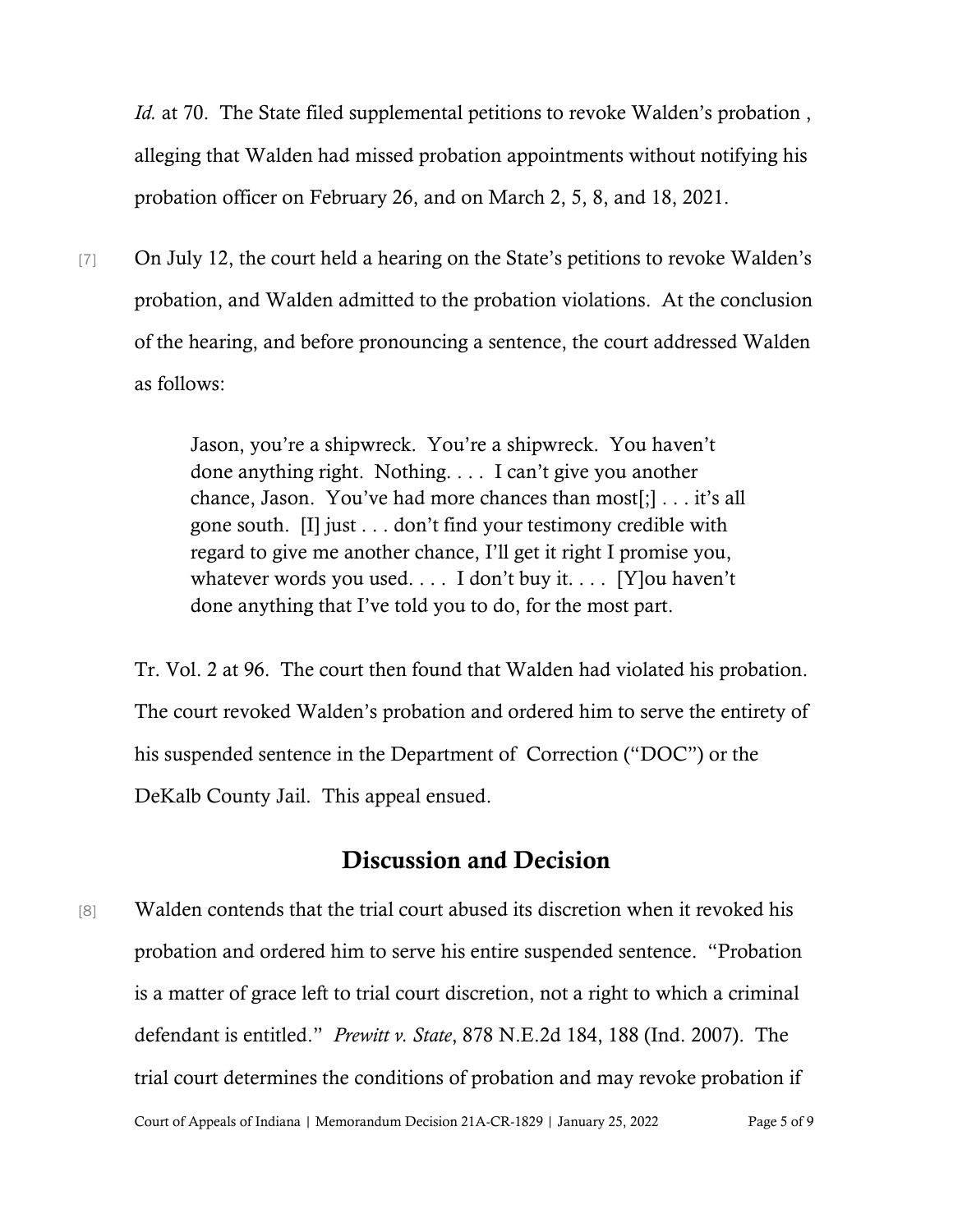the conditions are violated. *Id.*; *see also* Ind. Code § 35-38-2-3(a) (2015). Indeed, violation of a single condition of probation is sufficient to revoke probation. *Gosha v. State*, 873 N.E.2d 660, 663 (Ind. Ct. App. 2007). Upon determining that a probationer has violated a condition of probation, the trial court may "[o]rder execution of all or part of the sentence that was suspended at the time of initial sentencing." I.C.  $\S 35-38-2-3(h)(3)$ . "Once a trial court has exercised its grace by ordering probation rather than incarceration, the judge should have considerable leeway in deciding how to proceed." *Prewitt*, 878 N.E.2d at 188. We review a trial court's decision to revoke probation and a trial court's sentencing decision in a probation revocation proceeding for an abuse of discretion. *Id.* (citing *Sanders v. State*, 825 N.E.2d 952, 956 (Ind. Ct. App. 2005), *trans. denied*). An abuse of discretion occurs where the decision is clearly against the logic and effect of the facts and circumstances. *Id.*

[9] Specifically, Walden maintains that, when he "relapsed," the trial court should have granted him "another chance" instead of revoking his probation and "[taking] the most severe action [of sentencing] him [to] almost five years in prison" because, according to Walden, his

> [probation] violations consisted of picking up a [L]evel 6 felony, a positive drug screen, and missing three (3) appointments with probation. In the year before the violations, [he] did everything that was asked of him. He participated and completed an intensive drug rehabilitation program, held a job, and kept out of trouble.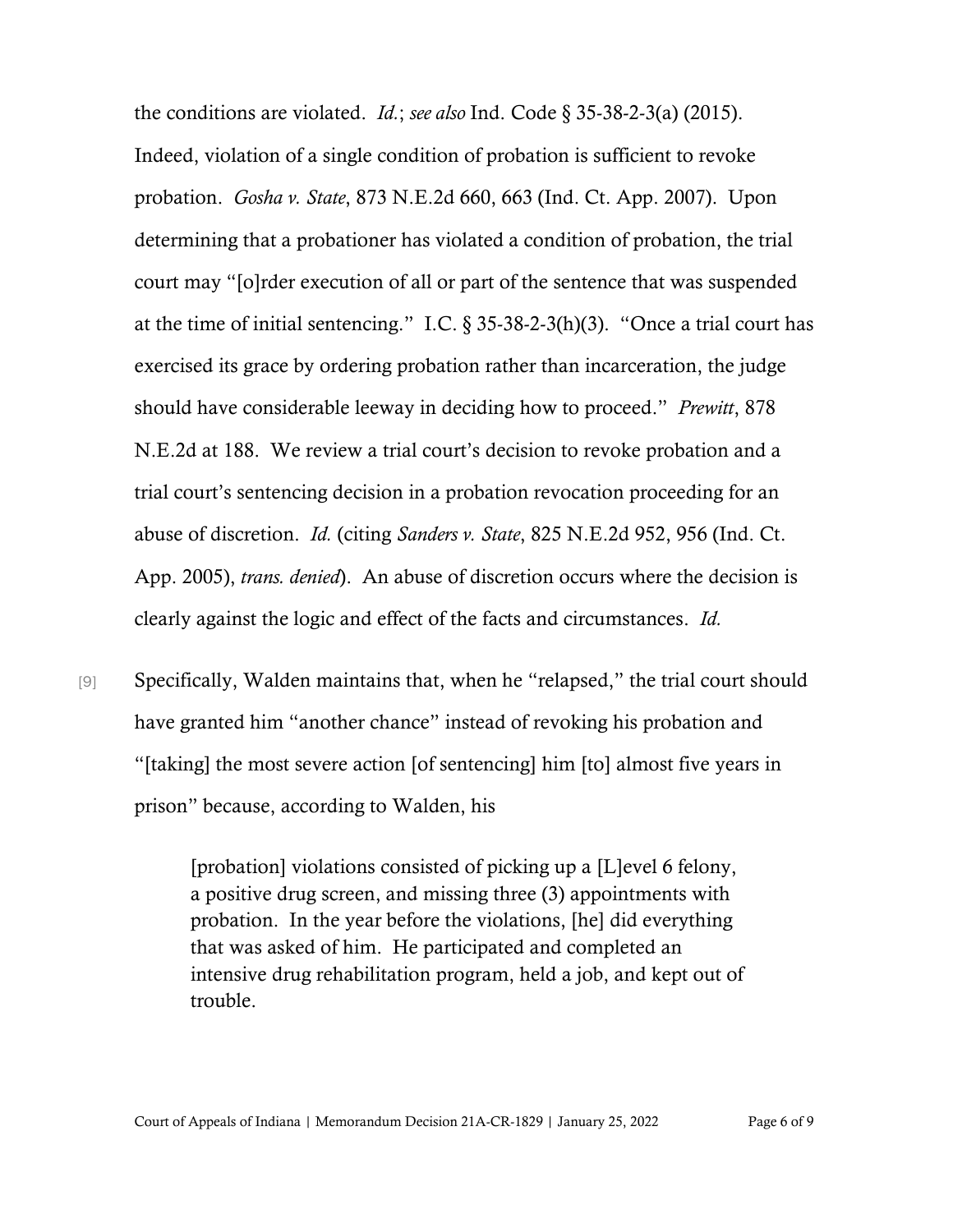Appellant's Br. at 7-8. Walden further maintains that, taking into consideration "alternative placement options[ and the] nature of [his probation] violations, the sentence imposed by the trial court was not proportional and is too severe." *Id.* at 11.

- [10] In support of his arguments, Walden relies on *Johnson v. State*, 62 N.E.3d 1224 (Ind. Ct. App. 2016). However, *Johnson* is distinguishable from the case before us. *Johnson* involved an individual with limited intellectual ability who had difficulty understanding the terms of his placement with community corrections. *See Johnson*, 62 N.E.3d at 1226-29. The trial court imposed a severe sentence—ordering Johnson to serve the entirety of the remaining portion of his seven-year executed sentence in the DOC—for minor probation violations that included leaving house arrest for an authorized trip at a time slightly different from that which was authorized, failing to timely pay fees, and sitting on a bench outside his apartment complex during house arrest. *Id.* at 1227-28.
- Court of Appeals of Indiana | Memorandum Decision 21A-CR-1829 | January 25, 2022 Page 7 of 9 [11] By contrast, Waldens' probation violations were anything but minor. Approximately one month after Walden began serving his probation, he missed an appointment with his probation officer. Approximately two weeks after the missed appointment, Walden was charged with Level 6 felony resisting law enforcement and Class C misdemeanor reckless driving for leading law enforcement on a high-speed chase, traveling at speeds over 100 mph, crashing the vehicle, and attempting to flee on foot. And he tested positive for methamphetamine and amphetamine. Walden then proceeded to miss five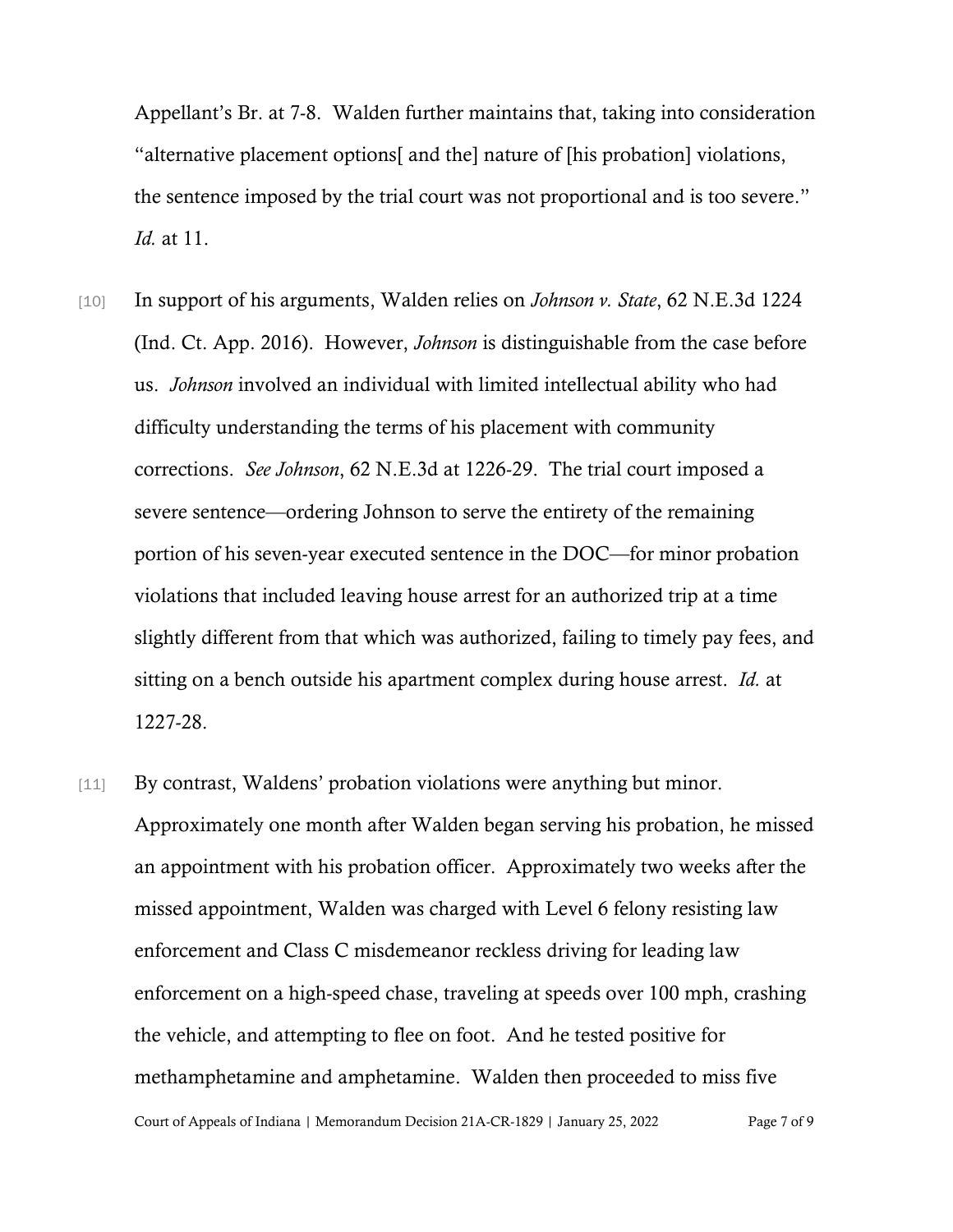additional appointments with his probation officer. As his probation officer testified at the probation violation and admission hearing, "Yes, they are missed appointments, but it's missed appointments cause (sic) he either didn't want to be tested, he didn't want to be caught, he didn't want to be confronted, um, he just didn't want to do it." Tr. Vol. 2 at 93-94. The probation officer also testified that she had told Walden that he displayed "a complete and total noncompliance . . . with [his] probation[.]" *Id.* at 93.

- [12] Walden admitted to violating the terms of his probation. He was not entitled to another chance on probation. The decision to sentence him to probation was a matter of grace left to the court's discretion. *See Prewitt*, 878 N.E.2d at 188. After extending Walden considerable leniency by initially placing him on supervised probation, the trial court told Walden, "I can't give you another chance," and ultimately determined that Walden should serve his entire suspended sentence in the DOC. Tr. Vol. 2 at 96. We hold that, under the circumstances of the case before us, the court acted well within its discretion when it revoked Walden's probation and ordered him to serve his entire suspended sentence in the DOC.
- [13] Walden also argues that he had "numerous mitigators that should have been considered by the [trial] court[,]" and the court failed to "properly weigh the mitigators . . . when it determined a [DOC] sentence was appropriate." Appellant's Br. at 8. Walden asserts that "it is clear" from his pre-sentence investigation report that "he had a terrible upbringing that set him up for failure"; he began drinking at the age of twelve, had used numerous illegal

Court of Appeals of Indiana | Memorandum Decision 21A-CR-1829 | January 25, 2022 Page 8 of 9